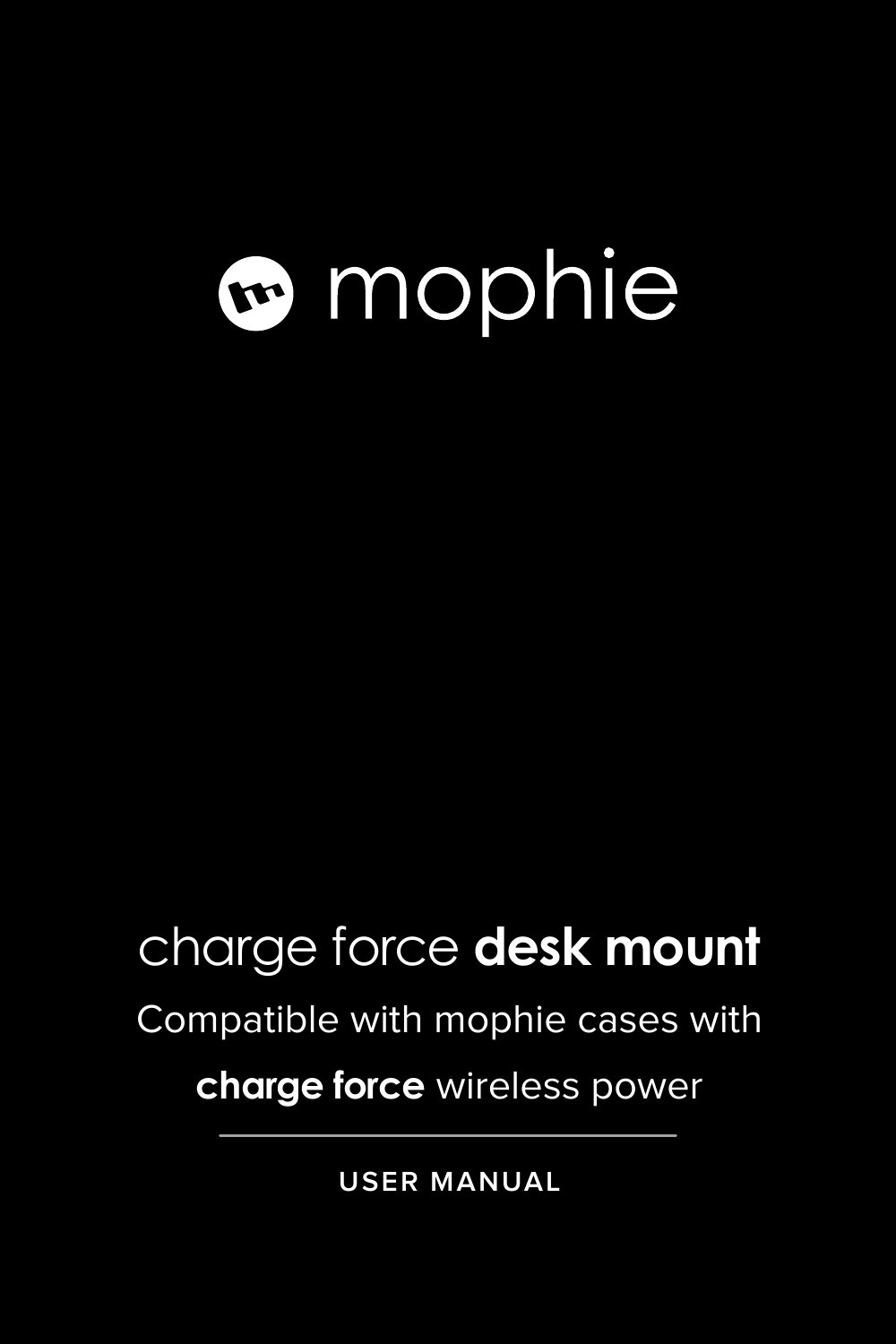## **Welcome**

Thank you for purchasing the mophie **charge force** desk mount. The desk mount is compatible with mophie cases with **charge force** wireless power, providing hands-free charging and allowing you to use your device in either portrait or landscape orientation**.**

## **Package Contains**

- mophie **charge force** desk mount
- Micro-USB cable

#### **Features**

- The **charge force** desk mount firmly holds a compatible mophie case on the charger and automatically aligns it for a proper charge.
- Wireless charging—simply place a compatible device against the desk mount to immediately begin recharging.
- Anti-skid base keeps the desk mount steady on smooth surfaces.
- Easily rotatable to either landscape or portrait orientation.
- Includes micro-USB cable for connecting to a high-current USB wall charger (1.8A or higher, not included).
- The white LED illuminates continually during wireless charging, and flashes to indicate a charging problem or insufficient current to the desk mount.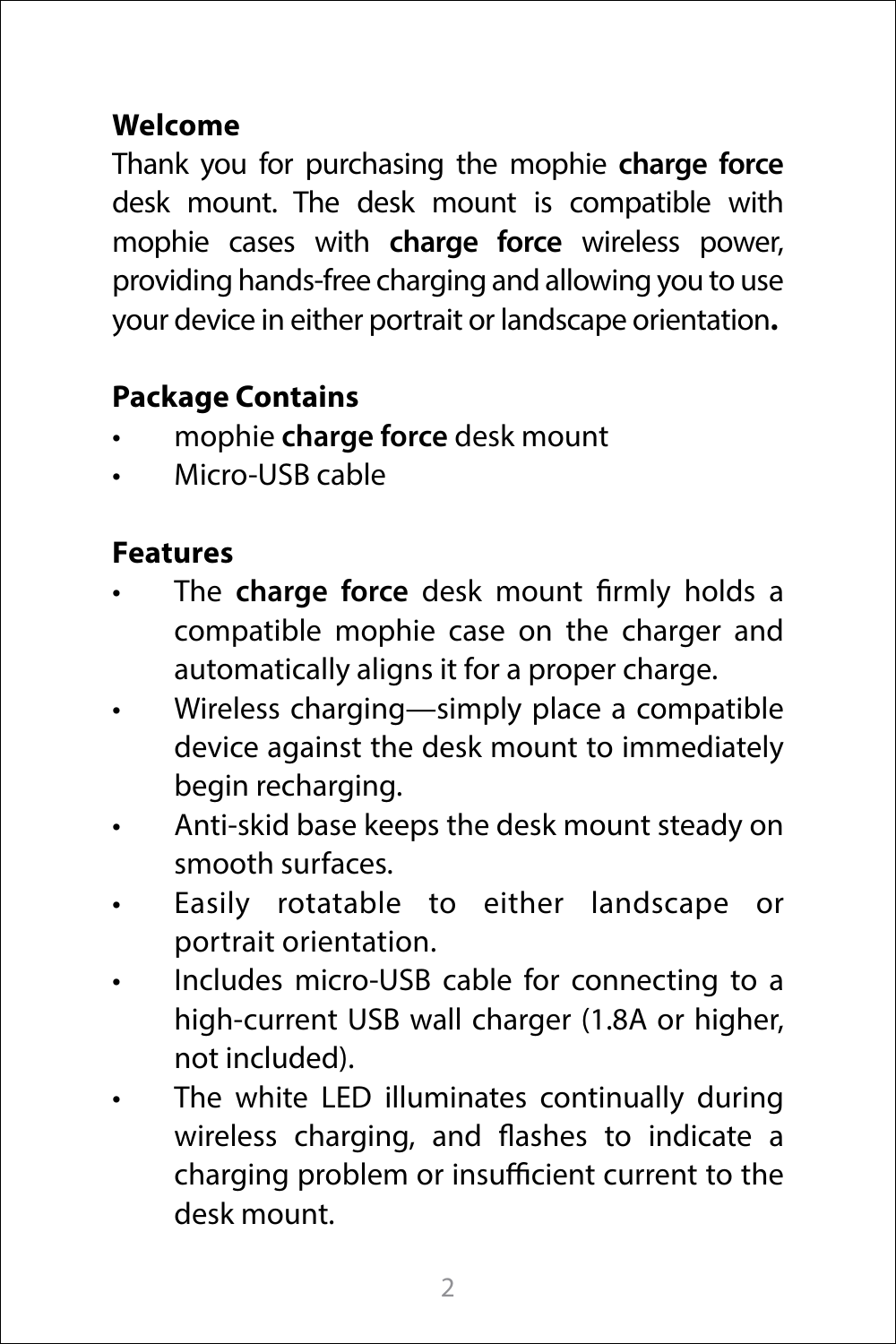# **Compatibility**

The mophie **charge force** desk mount will wirelessly charge any mophie juice pack case with **charge force** wireless power, including **juice pack** wireless cases for iPhone 6s Plus, iPhone 6 Plus, iPhone 6s and iPhone 6, and **juice pack** cases for Samsung Galaxy S®7 and Galaxy S7 edge.

Do not attempt to use the **charge force** desk mount with wireless-charging devices that are not Qi-compatible.

#### **Assembly & Connections**

1. Unscrew the collar from the back of the desk mount and place it on the ball end of the arm.

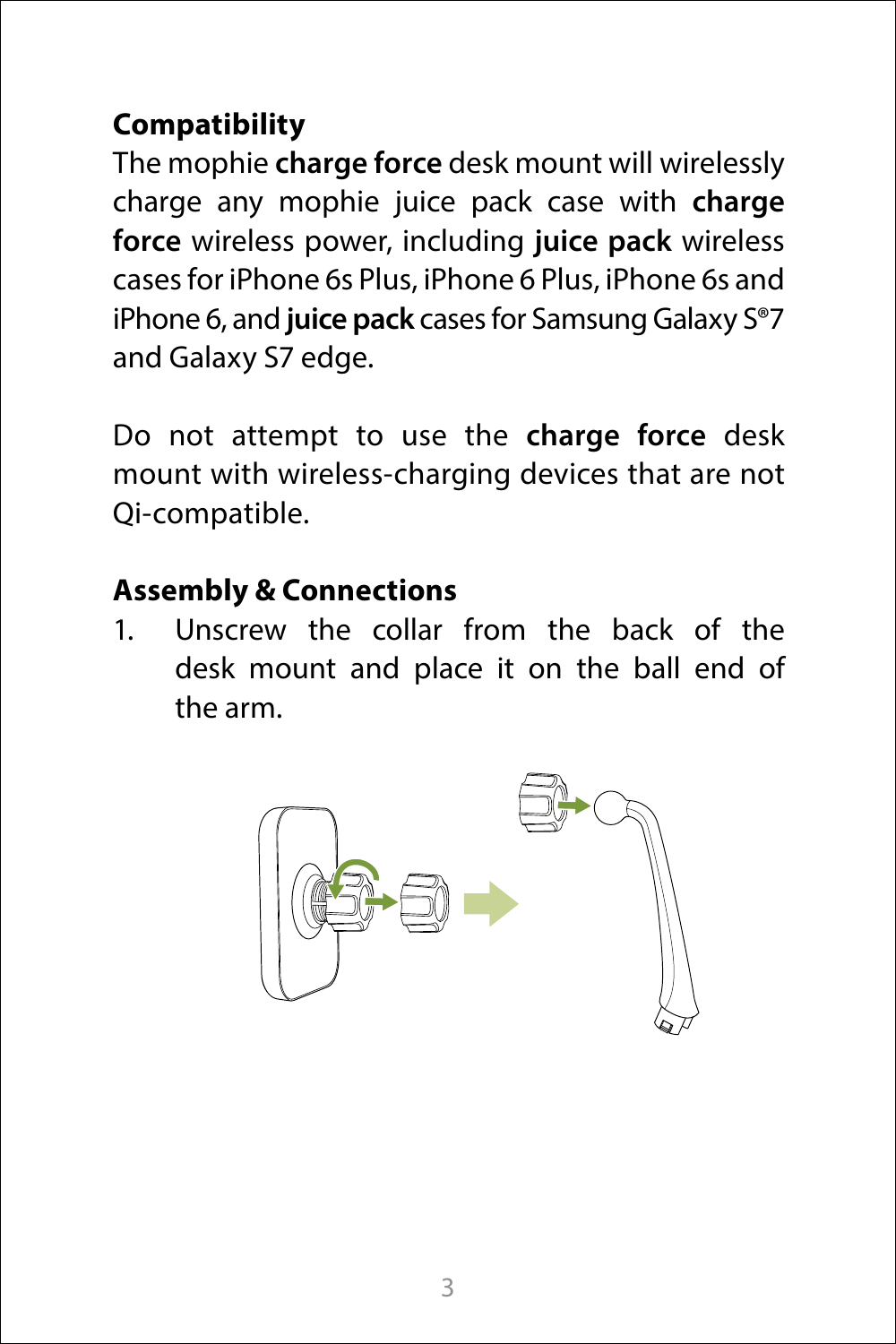2. Insert the ball end of the arm into the fitting on the back of the desk mount and tighten the collar around the fitting to secure the arm.



3. Insert the tabs at the bottom of the arm into the openings on the base so that the arm snaps into place. NOTE: This connection is permanent. Once you assemble the base you cannot disassemble it.

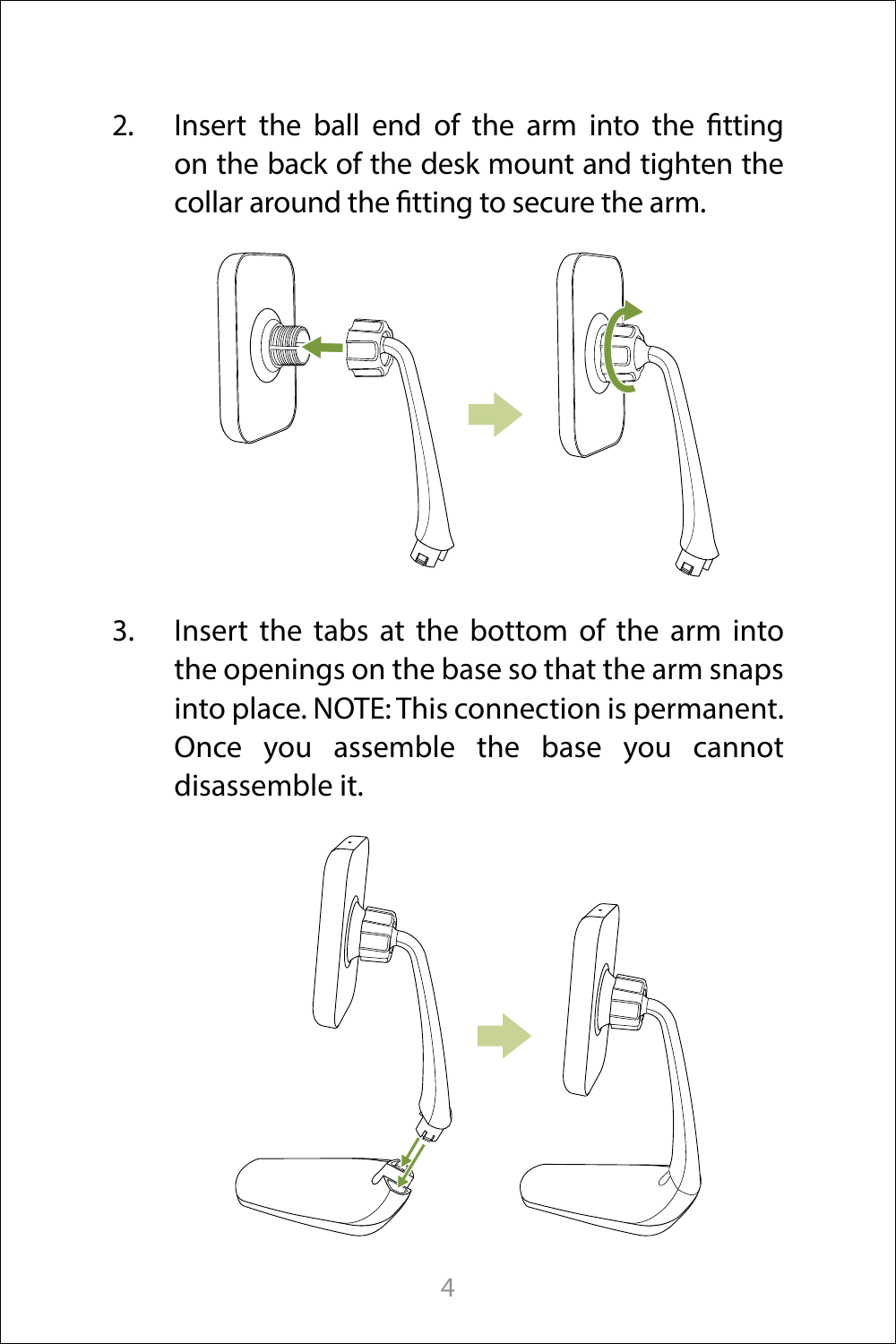4. Pass the included cable's micro-USB jack through the rear of the opening on the desk mount base and connect it to the port on the bottom of the desk mount charging pad. Connect the cable's larger USB jack to a wall-charging adapter with at least a 1.8-amp output.

**IMPORTANT:** Do not connect the desk mount to a computer's USB port.

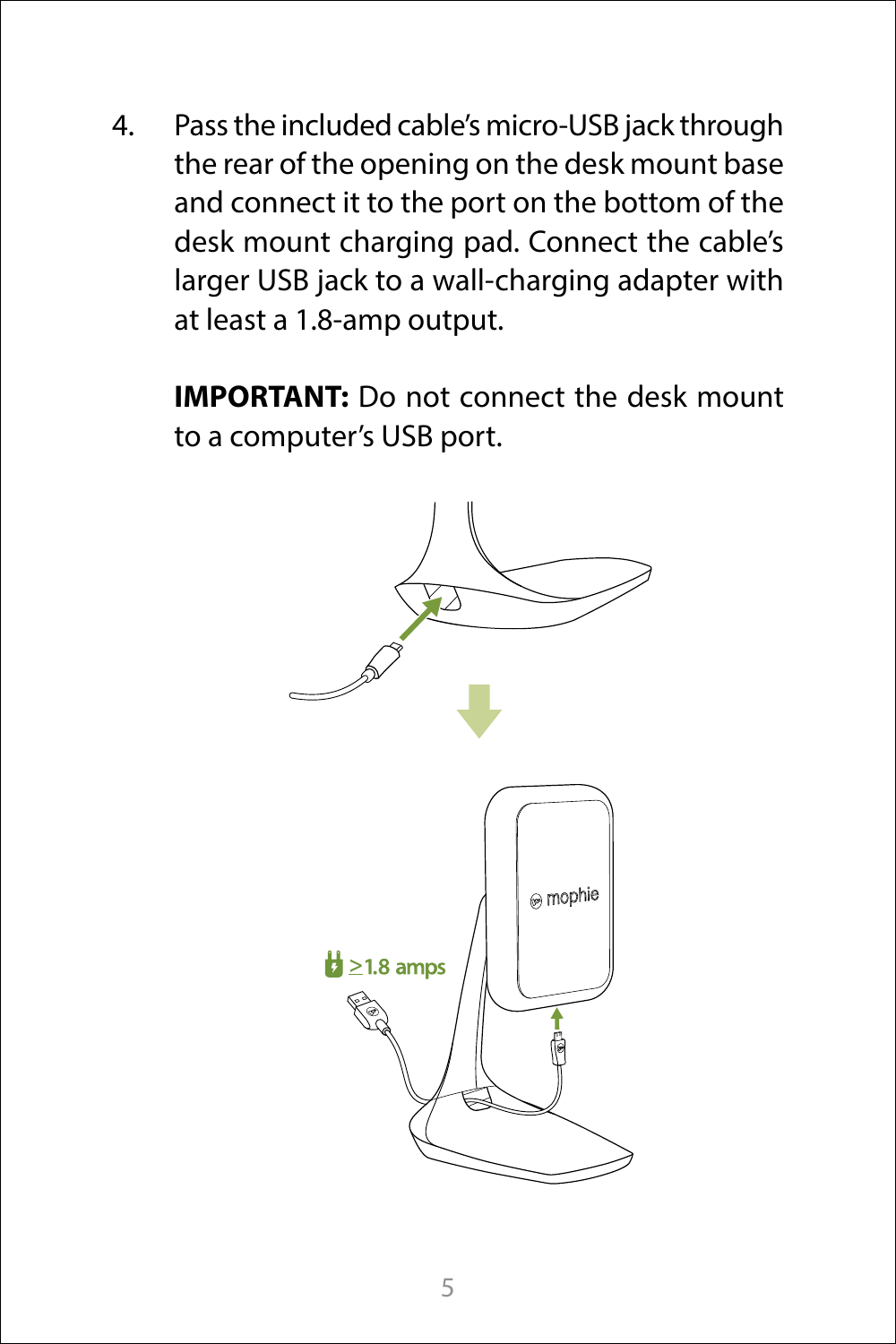## **Using the** *charge force* **desk mount**

Place your compatible **charge force** device against the **charge force** desk mount. The mount will securely hold the device and automatically align it for a proper charge. Charging will automatically begin when the device is aligned on the mount.

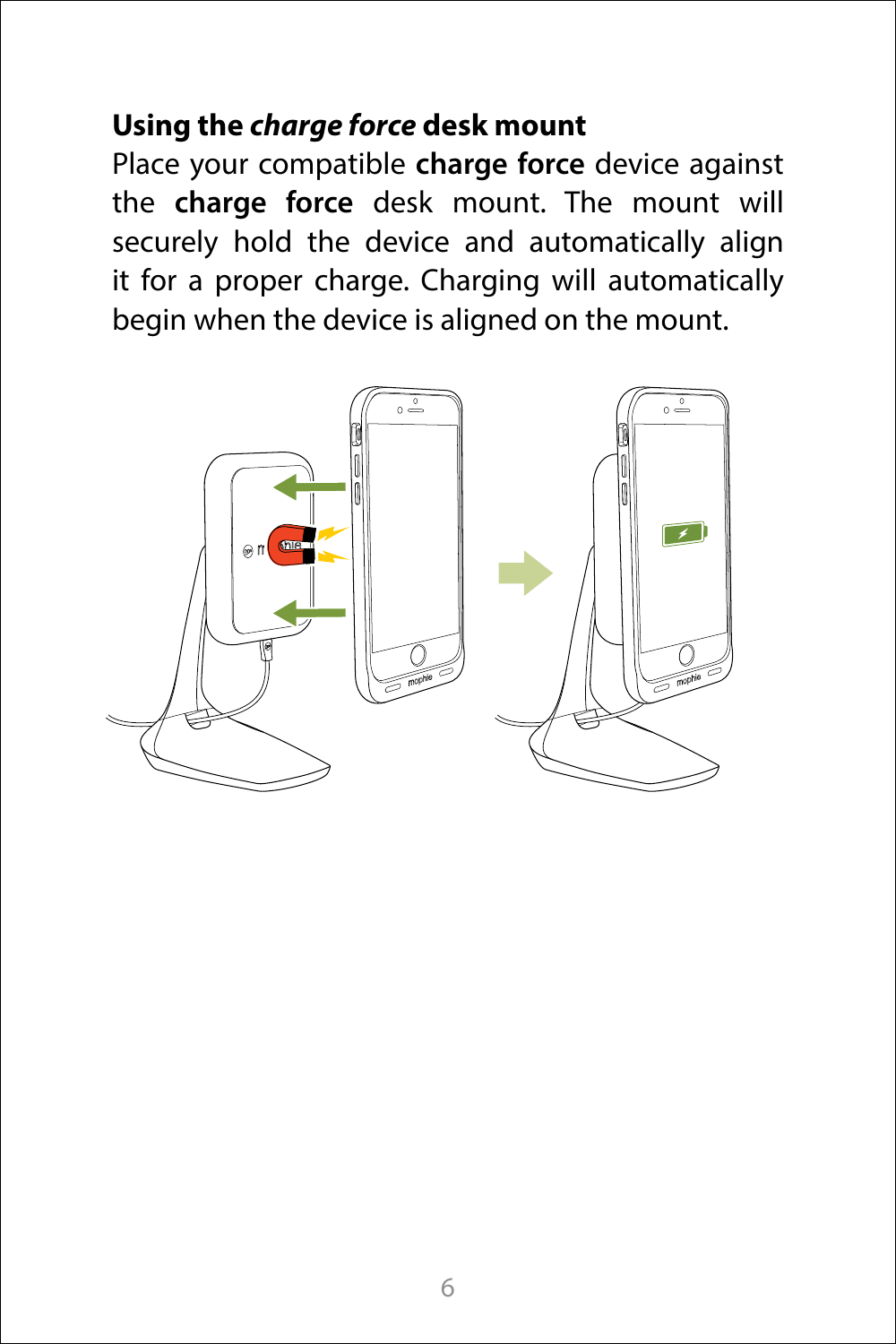Loosen the collar on the back of the desk mount to adjust the pad to the most convenient position (you can adjust the pad so your device is in either portrait or landscape position), then firmly tighten the collar to secure the mount.



#### **Warranty**

At mophie, we are dedicated to making the best quality products we can. To back this up, this product is warranted for 2 years from date of purchase. This warranty does not affect any statutory rights that you may be entitled to. Keep a copy of your purchase receipt as proof of purchase. Be sure to register your product at mophie.com. Failure to register your product and/or provide proof of purchase may void the warranty.

#### **Exclusions & Limitations**

Except for the limited warranty expressly set forth or to the extent restricted or prohibited by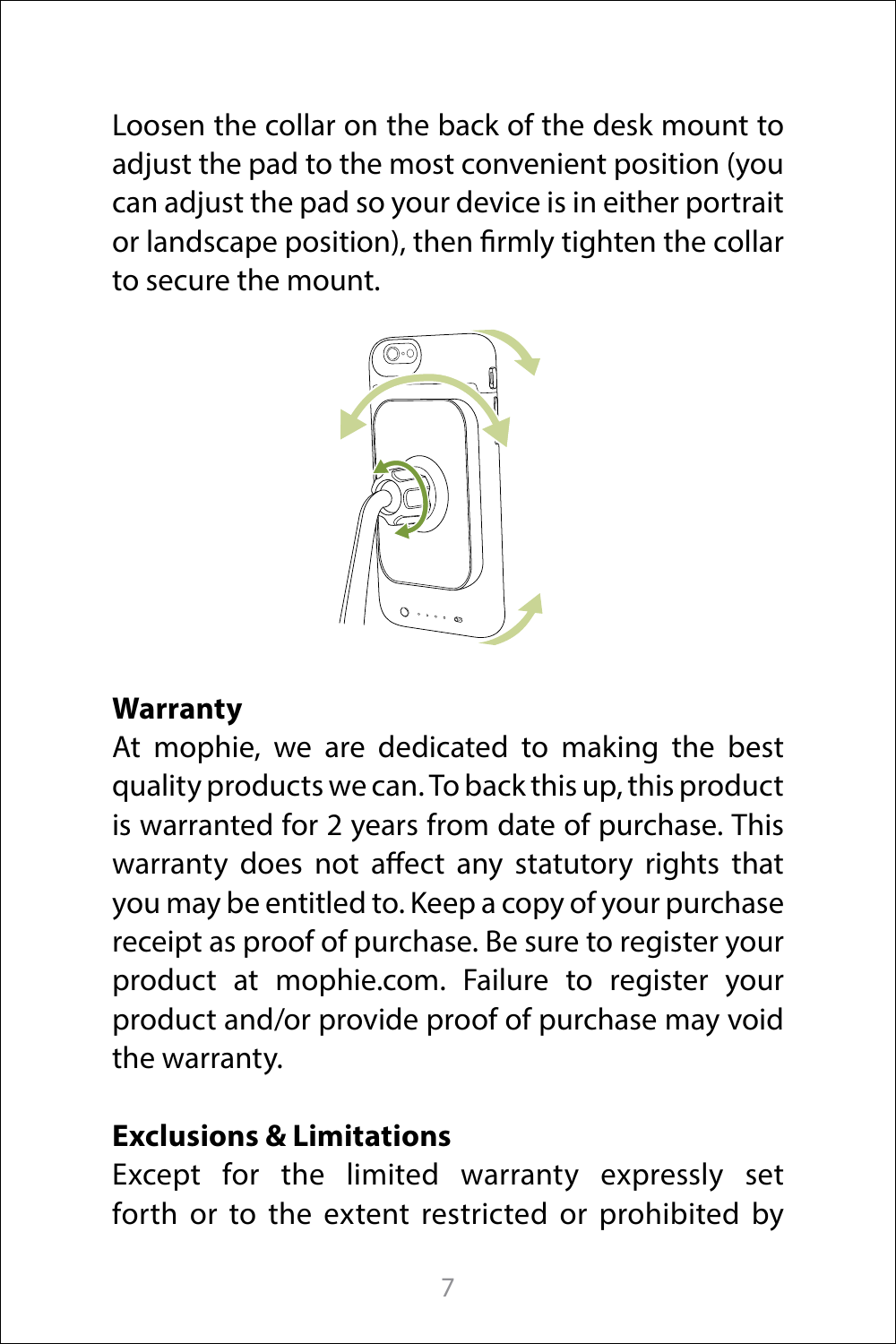applicable law, mophie expressly disclaims any and all other warranties express or implied, including any warranty of quality, merchantability, or fitness for a particular purpose, and you specifically agree that mophie shall not be liable for any special, incidental, indirect, punitive, or consequential damages for breach of any warranty of any type on any mophie product. In addition to and without limiting the generality of the foregoing disclaimers, the limited warranty does not, under any circumstances, cover the replacement or cost of any electronic device or personal property inside or outside of the mophie product.

#### **Customer Service**

Telephone: 1-888-8mophie International: +1 (269) 743-1340 Web: www.mophie.com/cs

#### **Warning**

Read all instructions and warnings prior to using this product. Improper use of this product may result in product damage, excess heat, toxic fumes, fire or explosion, for which damages you ("Purchaser"), and not mophie llc ("Manufacturer") are responsible.

**L** Do not store device in high-temperature environment, including heat caused by intense sunlight or other forms of heat. Do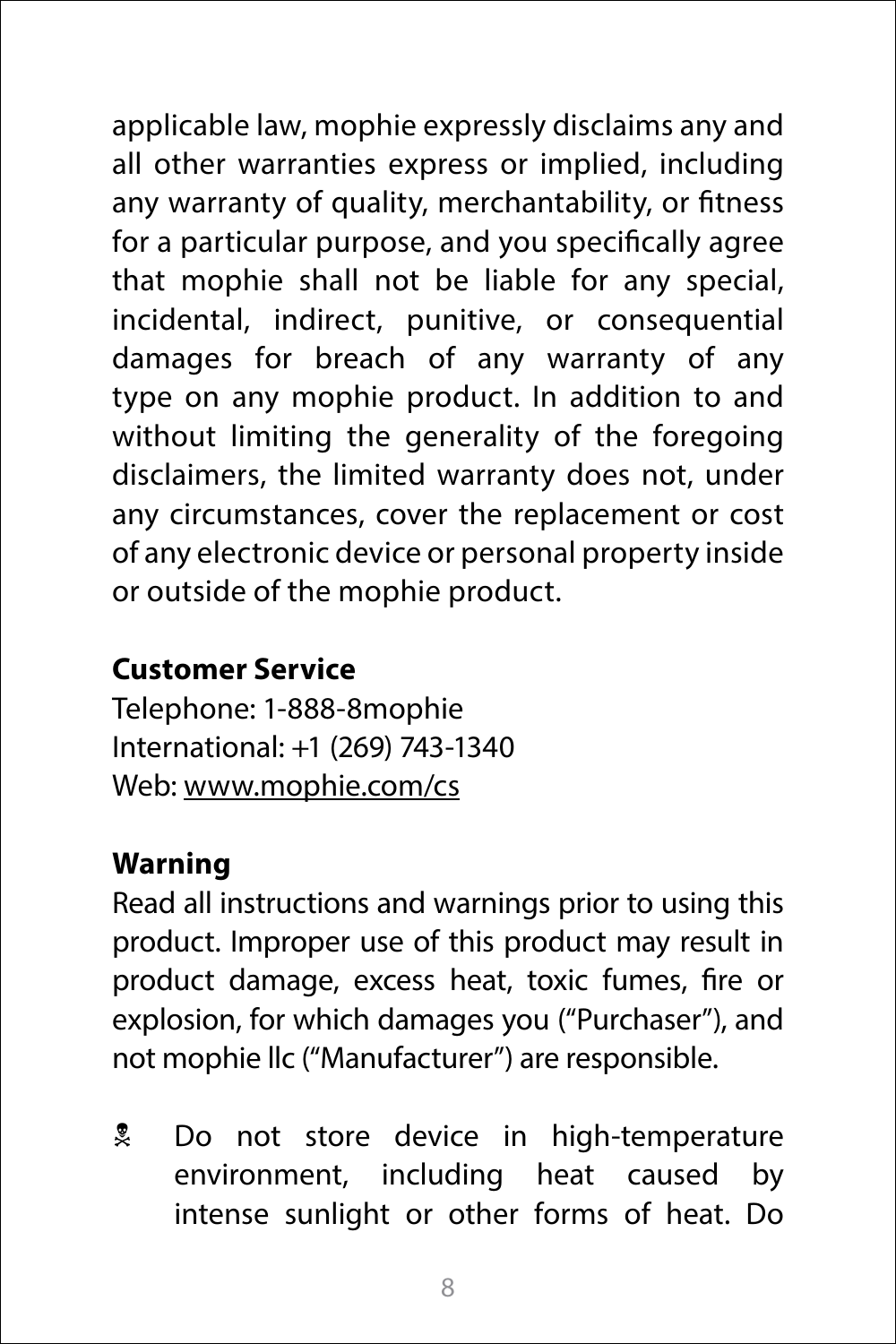not place device in fire or other excessively hot environments.

- **Let** Do not disassemble this device or attempt to re-purpose or modify it in any manner.
- **Do not attempt to power this device using any** method, apparatus, or connection other than the device's micro-USB connector. For questions or instructions for the various ways to power the device refer to the illustrations in the *Assembly & Connections* section of this user manual.
- **Let** Do not attempt to replace any part of this device.
- **If this device is intended by Purchaser to be** used by a minor, purchasing adult agrees to provide detailed instructions and warnings to any minor prior to use. Failure to do so is sole responsibility of purchaser, who agrees to indemnify Manufacturer for any unintended use/misuse by a minor.
- **All products have gone through a thorough** quality assurance inspection. If you find that your device is excessively hot, is emitting odor, is deformed, abraded, cut or is experiencing or demonstrating an abnormal phenomenon, immediately stop all product use and contact Manufacturer.
- **This product contains chemicals known to the** state of California to cause cancer and birth defects or other reproductive harm.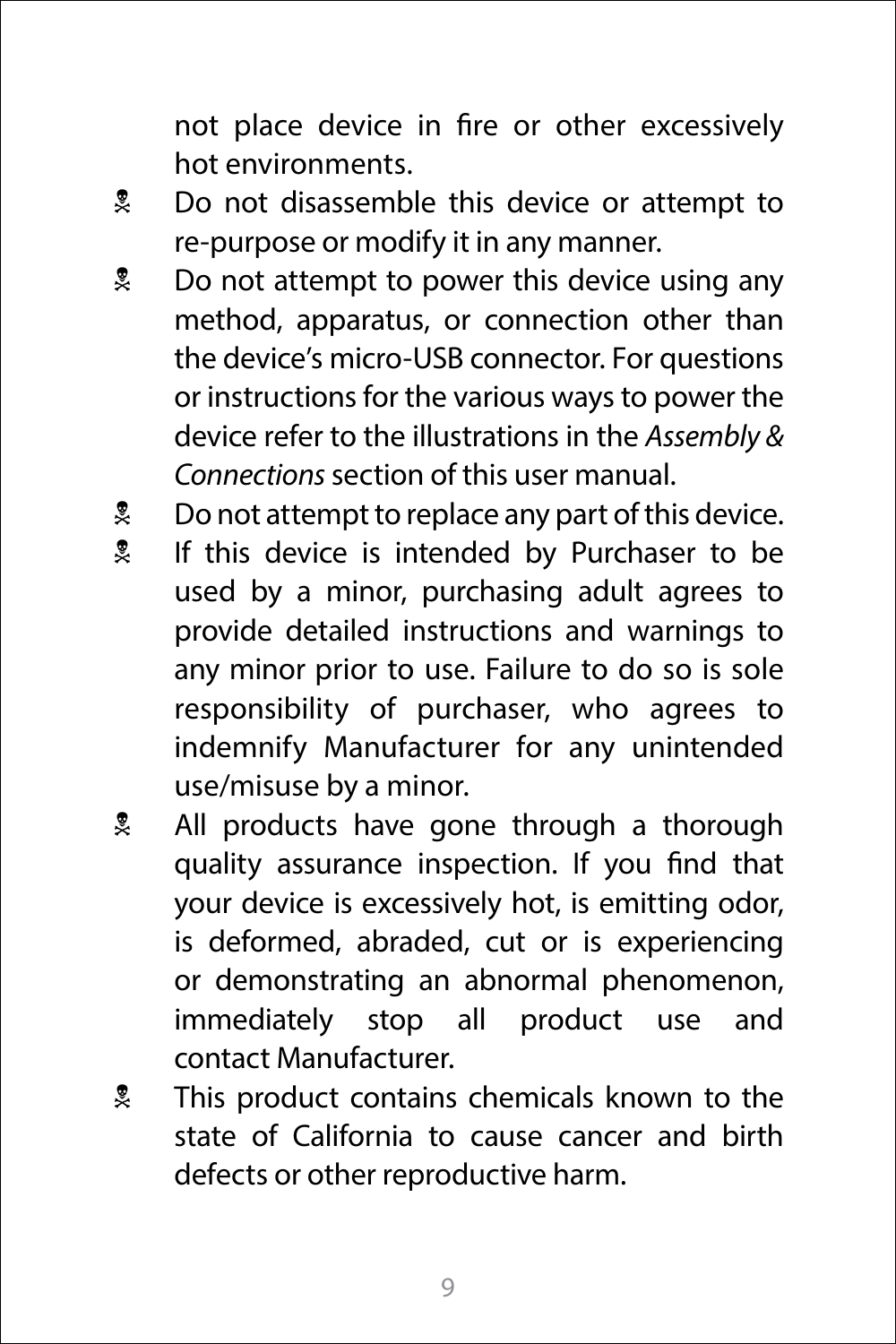# **Legal**

This product is meant for use only in conjunction with the appropriate device. Please consult your device packaging to determine whether this product is compatible with your particular device. Manufacturer is not responsible for any damages to any device incurred through the use of this product.

Manufacturer shall not in any way be liable to you or to any third party for any damages you or any third party may suffer as a result of use, intended or unintended, or misuse of this product in conjunction with any device or accessory other than the appropriate device for which this product is designed. Manufacturer will not be responsible for any damages you or any third party may suffer as a result of misuse of this product as outlined above. If you are responsible for product use with an unintended device and damages result from such use, you agree to indemnify Manufacturer for any resulting injuries to any third part(ies).

mophie, charge force, Stay Powerful, and the mophie logo are trademarks of mophie inc. iPhone is a trademark of Apple Inc., registered in the U.S. and other countries. The trademark "iPhone" is used with a license from Aiphone K.K. Samsung and Galaxy S are trademarks of Samsung Electronics Co., Ltd. Patents: [mophie.com/patents](http://mophie.com/patents).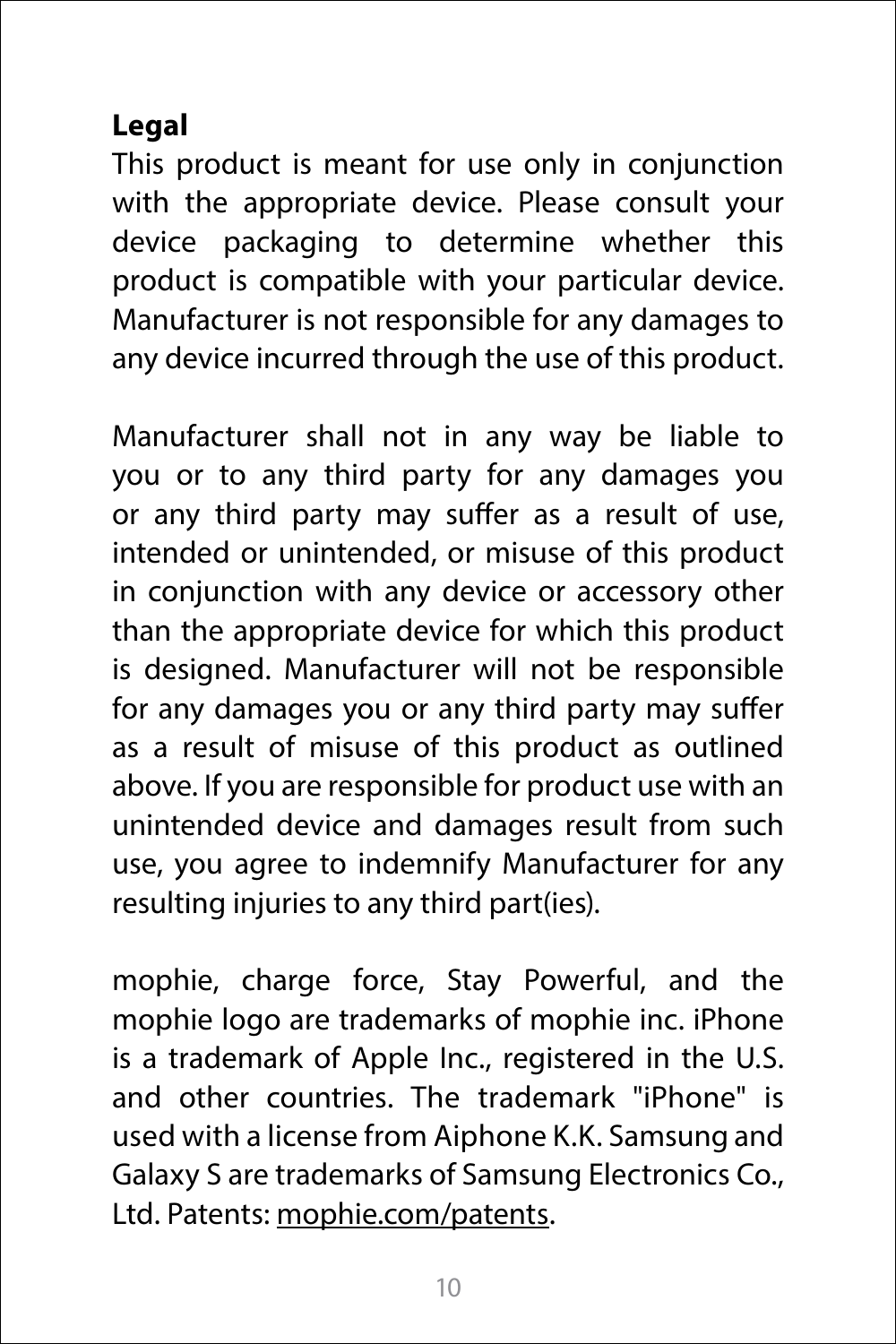This device complies with part 15 of the FCC Rules and RSS-Gen of IC Rules. Operation is subject to the following two conditions: (1) This device may not cause harmful interference, and (2) this device must accept any interference received, including interference that may cause undesired operation.

NOTE: This equipment has been tested and found to comply with the limits for a Class B digital device, pursuant to part 15 of the FCC Rules. These limits are designed to provide reasonable protection against harmful interference in a residential installation. This equipment generates, uses, and can radiate radio frequency energy and, if not installed and used in accordance with the instructions, may cause harmful interference to radio communications. However, there is no guarantee that interference will not occur in a particular installation.

If this equipment does cause harmful interference to radio or television reception, which can be determined by turning the equipment off and on, the user is encouraged to try to correct the interference by one or more of the following measures:

- Reorient or relocate the receiving antenna.
- Increase the separation between the equipment and receiver.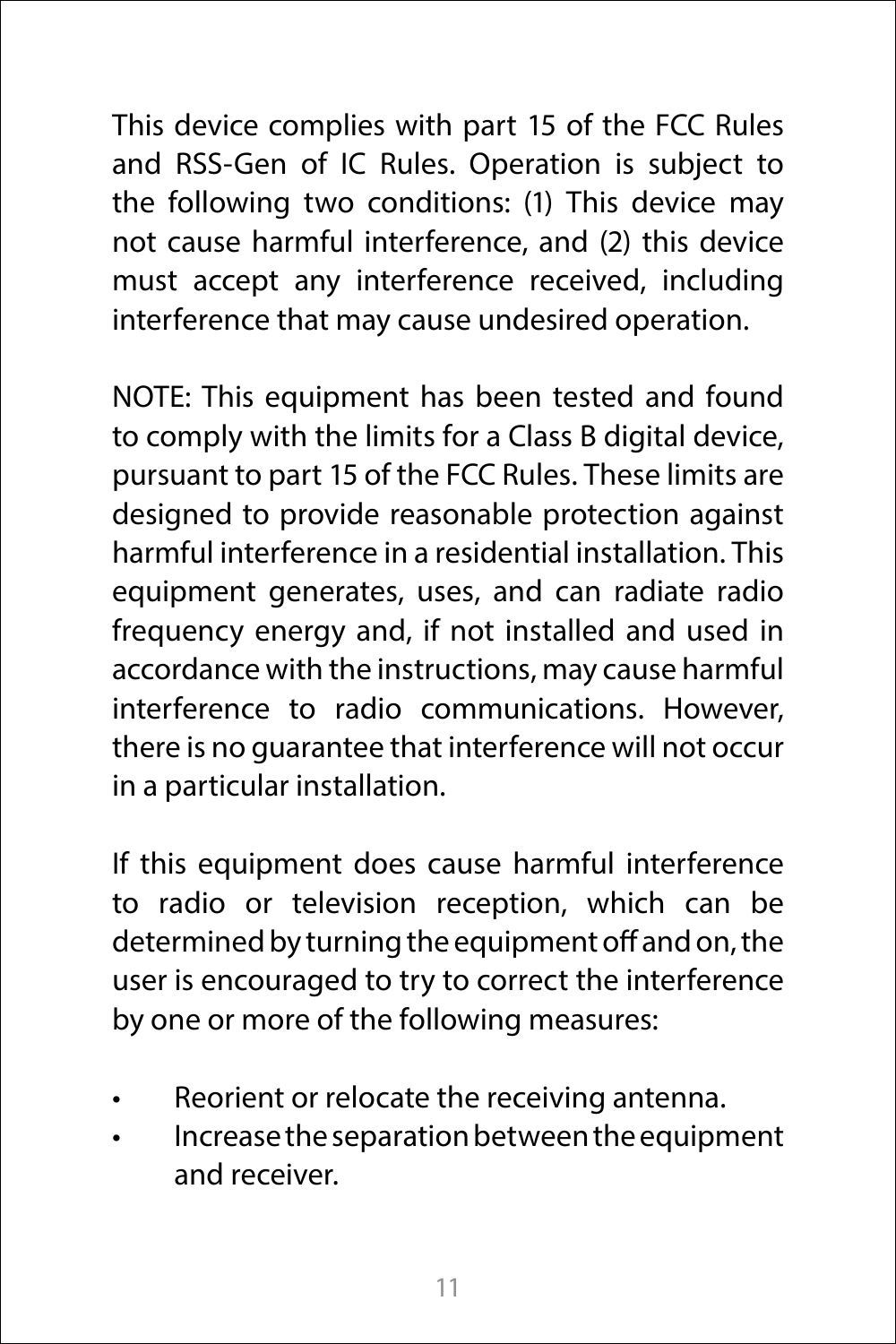- Connect the equipment into an outlet on a circuit different from that to which the receiver is connected.
- Consult the dealer or an experienced technician for help.

CAUTION: To comply with the limits of the Class B digital device, pursuant to Part 15 of the FCC Rules, this device must be used with certified peripherals and shielded cables. All peripherals must be shielded and grounded. Operation with noncertified peripherals or non-shielded cables may result in interference to radio or reception.

MODIFICATION: Any changes or modifications of this device could void the warranty.